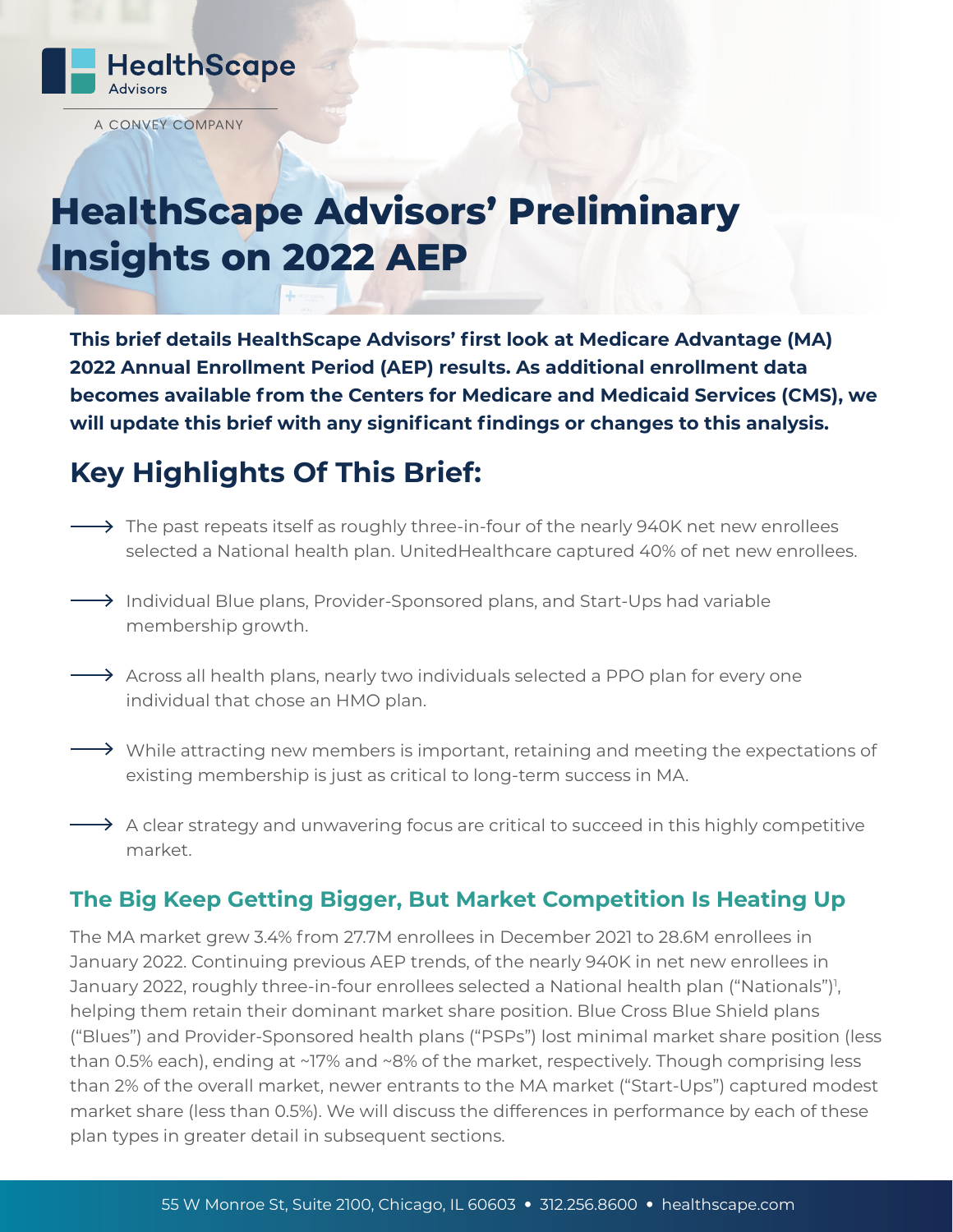

*Figure 1: Change in Medicare Advantage Enrollment December 2021 to January 2022 by Organization Type*

*Figure 2: Top 10 Health Plans by Medicare Advantage Enrollment Growth between December 2021 and January 20222*

| <b>Health Plan</b>      | December 2021<br><b>Enrollment</b> | January 2022<br><b>Enrollment</b> | <b>Enrollment Change</b><br>(Dec 2021 - Jan 2022) |
|-------------------------|------------------------------------|-----------------------------------|---------------------------------------------------|
| <b>UnitedHealthcare</b> | 7.4M                               | 7.8M                              | 380K (5.1%)                                       |
| <b>Centene</b>          | 1.3M                               | 1.4M                              | 145K (11.5%)                                      |
| Aetna                   | 2.9M                               | 3.0M                              | 112K (3.9%)                                       |
| <b>Humana</b>           | 4.9M                               | 5.0M                              | 66K (1.3%)                                        |
| <b>SCAN Health Plan</b> | 220K                               | 260K                              | 40K (17.9%)                                       |
| <b>Anthem</b>           | 1.8M                               | 1.8M                              | 25K (1.4%)                                        |
| <b>Devoted Health</b>   | 43K                                | 66K                               | 23K (54.3%)                                       |
| <b>BCBS Minnesota</b>   | 171K                               | 192K                              | 21K (12.0%)                                       |
| <b>Clover Health</b>    | 67K                                | 80K                               | 12K (18.4%)                                       |
| <b>BCBS Michigan</b>    | 604K                               | 616K                              | 12K (2.0%)                                        |

*1 Nationals include all non-Blue affiliated plans with >500K membership across a multi-state service area (UnitedHealthcare, Humana, CVS Health [Aetna], Kaiser, Centene, and Cigna). 2 Excludes enrollment growth due to acquisition (e.g., MHH Healthcare acquired Medical Card System, a Puerto Rico-based healthcare services organization).*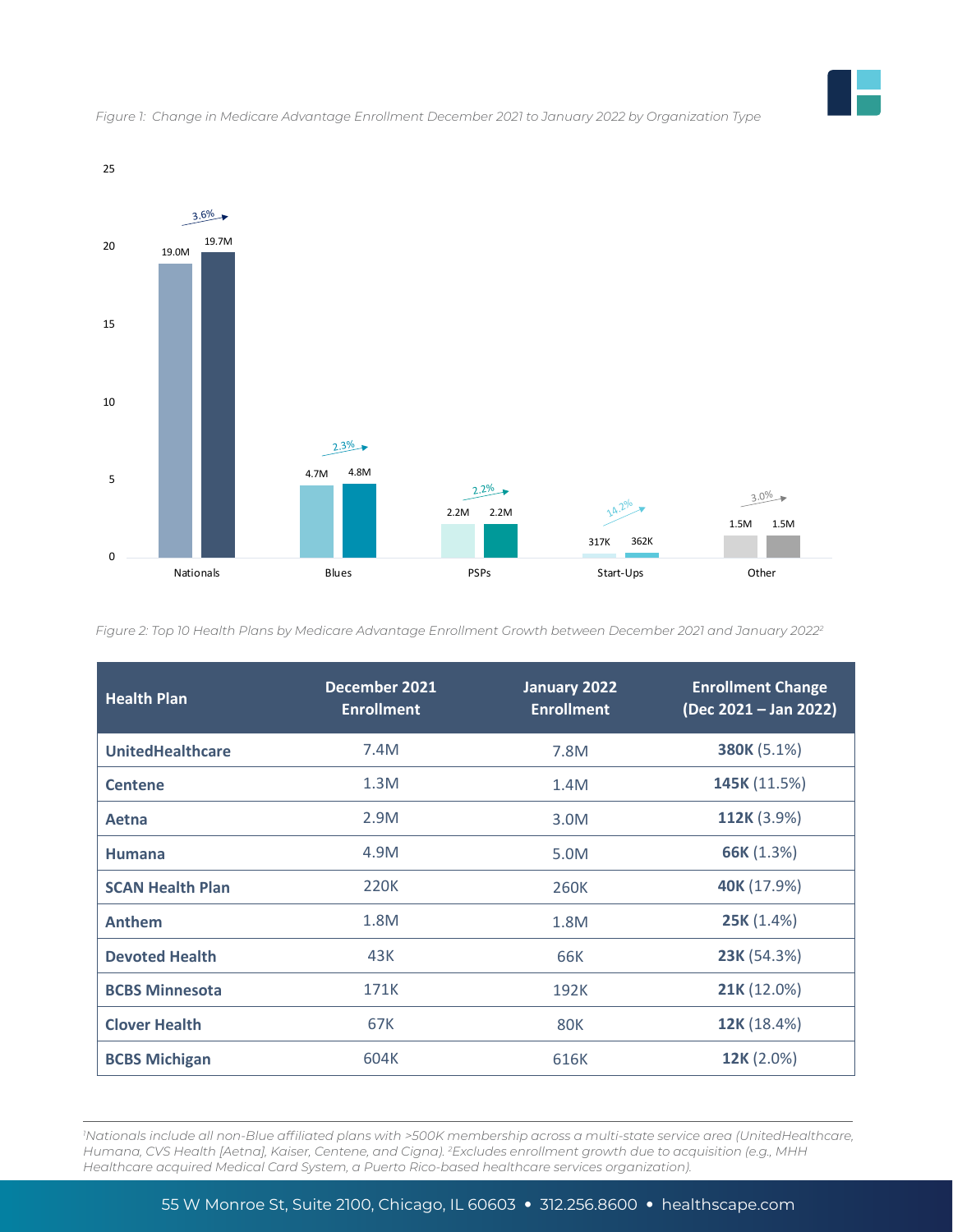

## **Nationals Continue To Dominate**

Nationals have dominated the MA market in recent years, due in large part to the scale of these organizations, which has enabled them to make the investments (e.g., geographic expansion, benefit enhancement, marketing) that have translated to enrollment and market share growth. For example, UnitedHealthcare offers MA plans in [74% of all](https://www.kff.org/medicare/issue-brief/medicare-advantage-2022-spotlight-first-look/)  [counties nationwide](https://www.kff.org/medicare/issue-brief/medicare-advantage-2022-spotlight-first-look/), with 90% of Medicare beneficiaries having access to at least one UnitedHealthcare MA plan as of the writing of this brief.

As of January 2022, Nationals collectively accounted for 69% of the MA market. While Nationals added ~690K members from December 2021 to January 2022, the growth was largely led by UnitedHealthcare which accounted for 40% of overall MA market growth with close to 380K new members. CVS Health (Aetna) and Centene both added more than 100K members at the turn of the new year.

Not all Nationals fared as well. Kaiser and Cigna both experienced less than 1% enrollment growth. Humana made headlines at the beginning of the year after flattening its MA growth projections, followed by an announcement that it would [reinvest \\$1B](https://www.modernhealthcare.com/insurance/humana-cut-costs-invest-1b-medicare-advantage) in its MA business. Despite missing growth expectations, Humana still added the fourth most members among all MA plans and is second in overall MA market share.



*Figure 3: 2022 Medicare Advantage Enrollment (in M)*

#### **Nationals, 19.7 M (69%)**

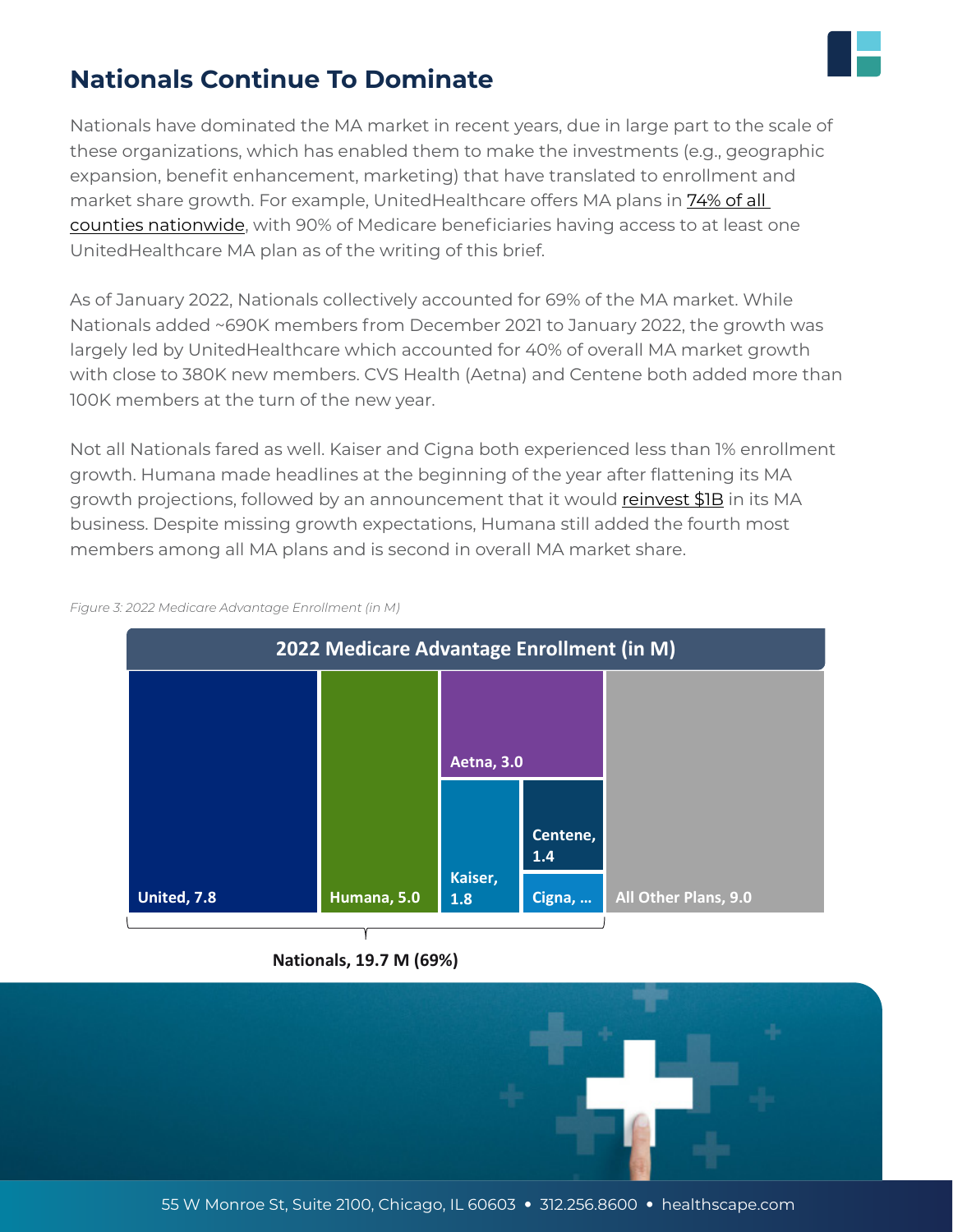

### **Blues Have Mixed Results**

Enrollment in Blues grew by ~110K members during AEP, but this growth rate was not enough to increase the Blues' overall MA market share, which remains just under 17%. These numbers hide the diversity of individual Blue plan results, given the range of size (from Blues in the Great Plains with a few thousand members to Anthem's 1.8M members) and geographic span (over 31 plans covering all 50 states plus D.C. and Puerto Rico) of these plans.

The two Blue plans (with over 75K members) that experienced the most membership growth during AEP – Blue Cross and Blue Shield of North Carolina (BCBSNC) and Blue Cross and Blue Shield of Minnesota (BCBSMN) – are single-state service area plans. The other Blues with the most enrollment growth – Health Care Service Corporation (HCSC), Cambia Health Solutions (Cambia), and Highmark Inc. (Highmark) – span multiple states. Other Blues have had success with partnership strategies; for example, Braven Health, which is a partnership between Horizon Blue Cross Blue Shield, Hackensack Meridian Health and RWJ Barnabas Health grew nearly 6K members from December 2021 to January 2022. Overall, most Blues showed modest growth but not at the same magnitude as the larger Nationals.

| <b>Health Plan</b> | <b>Service Area</b>                 | December 2021<br><b>Enrollment</b> | <b>January 2022</b><br><b>Enrollment</b> | <b>Growth Rate</b><br>(Dec 2021 – Jan 2022) |
|--------------------|-------------------------------------|------------------------------------|------------------------------------------|---------------------------------------------|
| <b>Highmark</b>    | Multi-State<br>(DE, NY, PA, WV)     | 300K                               | 313K                                     | 4.0%                                        |
| <b>BCBSMN</b>      | <b>Single State</b><br>(MN)         | 171K                               | 192K                                     | 12.0%                                       |
| <b>Cambia</b>      | Multi-State<br>(ID, OR, UT, WA)     | 119K                               | 125K                                     | 5.3%                                        |
| <b>HCSC</b>        | Multi-State<br>(IL, MT, OK, NM, TX) | 112K                               | 119K                                     | 6.1%                                        |
| <b>BCBSNC</b>      | <b>Single State</b><br>(NC)         | 71K                                | 81K                                      | 14.0%                                       |

*Figure 4: Blue Plans with the Most Enrollment Growth3 (>75K Members)*

### **Few Provider-Sponsored Plans Experience Significant Growth**

Results for PSPs mirror those of the Blues. Only two PSPs — Priority Health and Kaiser (which is classified as a National for purposes of this analysis) — ranked in the top 20 plans for enrollment growth. Generally, PSPs experienced modest growth, but saw their overall share of the MA market decline at the expense of Nationals and Start-Ups. However, many PSPs experience steady growth outside of AEP given the nature of their health system relationship and opportunity to capture age-in growth.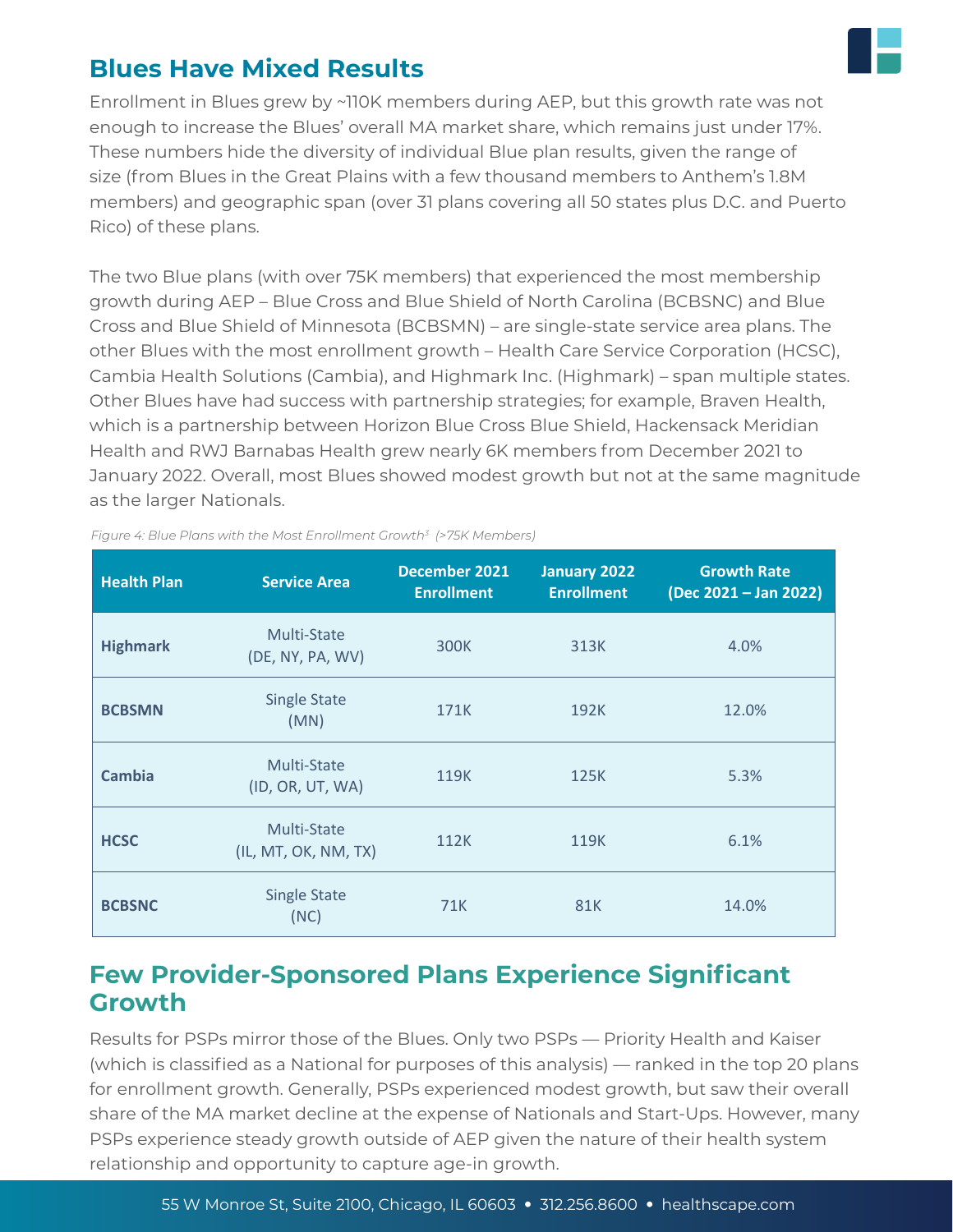*Figure 5: PSPs with the Most Enrollment Growth3 (>50K Members)*

| <b>Health Plan</b>                                    | December 2021<br><b>Enrollment</b> | January 2022<br><b>Enrollment</b> | <b>Growth Rate</b><br>(Dec 2021 - Jan 2022) |
|-------------------------------------------------------|------------------------------------|-----------------------------------|---------------------------------------------|
| <b>Priority Health</b>                                | 208K                               | 215K                              | 3.3%                                        |
| <b>Medica</b>                                         | 134K                               | 138K                              | 2.9%                                        |
| <b>Martin's Point</b><br><b>Generations Advantage</b> | 61K                                | 63K                               | 2.5%                                        |
| <b>Security Health Plan of</b><br><b>Wisconsin</b>    | 59K                                | 61K                               | 2.6%                                        |
| <b>Viva Health</b>                                    | <b>50K</b>                         | 51K                               | 3.1%                                        |

### **Start-Ups See Limited But Small-Scale Success**

Start-Ups made front-page news in 2021, as the digital health boom led health plans such as Oscar Health, Inc. (Oscar), Bright HealthCare (Bright), Alignment Healthcare (Alignment), and Clover Health (Clover) to go public. However, a small portion of seniors – less than 2% – receive their MA coverage through a Start-Up.



Devoted Health and Clover saw the greatest enrollment gains with 54% and 19% growth between December 2021 and January 2022, respectively. These two together enrolled ~36K members whereas other Start-Ups such as Oscar, Bright and Alignment cumulatively grew their enrollment by less than 5.5K members.

*3 "Most Enrollment Growth" defined as those health plans with the largest growth rate from December 2021 and January 2022 CMS enrollment files.*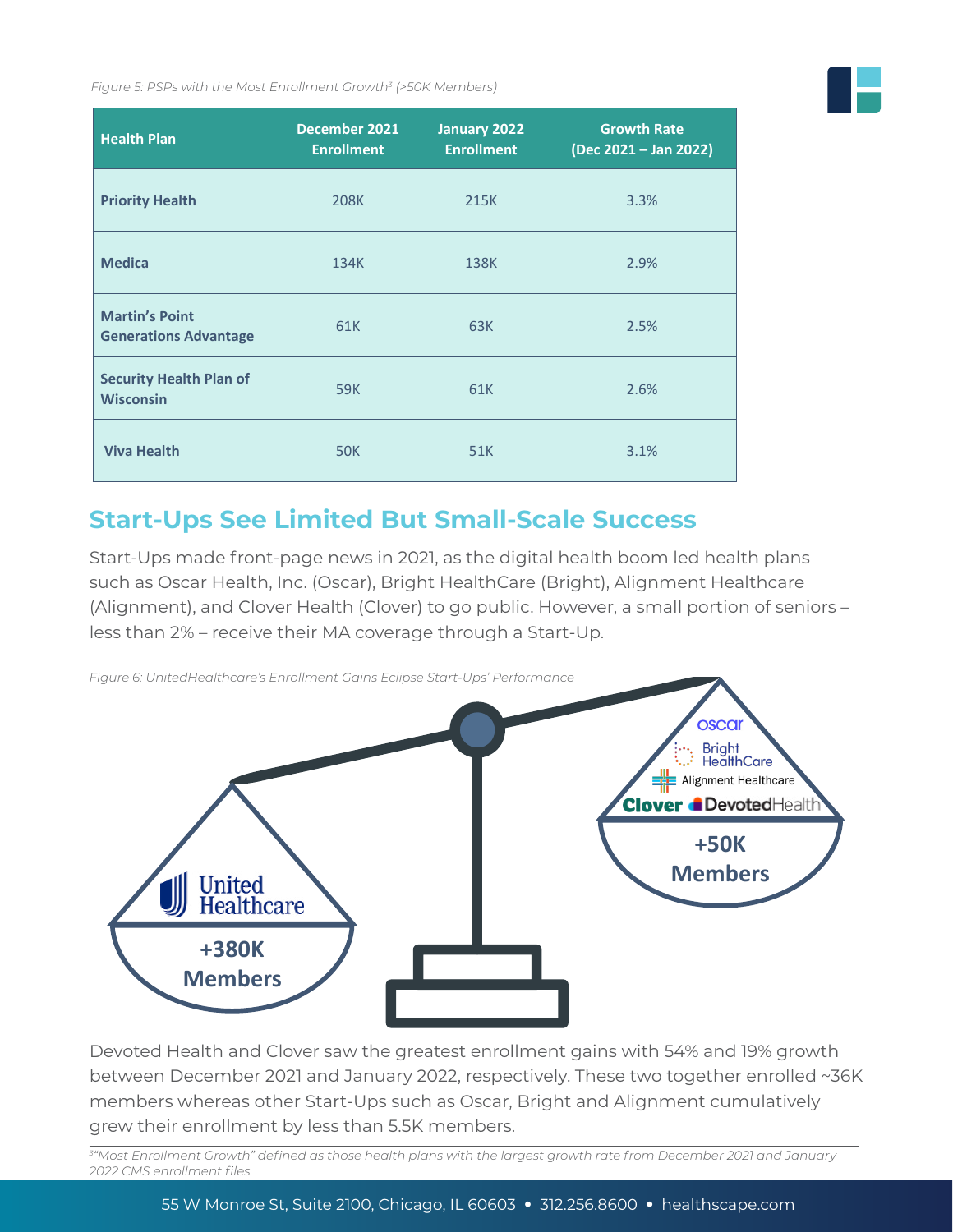

# **Other Market Trends**

*Outside of the analyses by plan type above, we have noted a few additional AEP data trends:*

## **SNP Market Enrollment Outpaces Individual Market Enrollment**

The individual MA market, which represents nearly 67% of the overall MA market, grew at a rate of 3.4%.

Enrollment in Special Needs Programs (SNPs) increased by ~250K enrollees, meaning nearly one-in-four MA enrollees enrolled into a SNP. Continuing the trend seen in recent years of health plans and other entities attempting to effectively manage these higher need MA members, the SNP market grew 1.7 times faster than the individual market, at a rate of 5.9%. Within SNPs, virtually all enrollees selected a Special Needs Plan for individuals dually eligible for Medicare and Medicaid (D-SNP). Enrollment growth in other SNP types (e.g., chronic condition special needs plans [C-SNP] and institutional special needs plans [I-SNP]) remained flat.

The modest change in Employer Group Waiver Plan (EGWP) enrollment between December 2021 and January 2022 is not surprising, given the increased flexibility in enrollment time periods in the group MA market.

| <b>Product Type</b> | December 2021<br><b>Enrollment</b> | January 2022<br><b>Enrollment</b> | % of Total Market<br>(Jan 2022) | <b>Growth Rate</b><br>(Dec 2021 - Jan 2022) |
|---------------------|------------------------------------|-----------------------------------|---------------------------------|---------------------------------------------|
| <b>Individual</b>   | 18.5M                              | 19.1M                             | 66.7%                           | 3.4%                                        |
| <b>SNP</b>          | 4.2M                               | 4.5M                              | 15.7%                           | 5.9%                                        |
| <b>EGWP</b>         | 5.0M                               | 5.0M                              | 17.6%                           | 1.1%                                        |

*Figure 7: Enrollment by Product Type*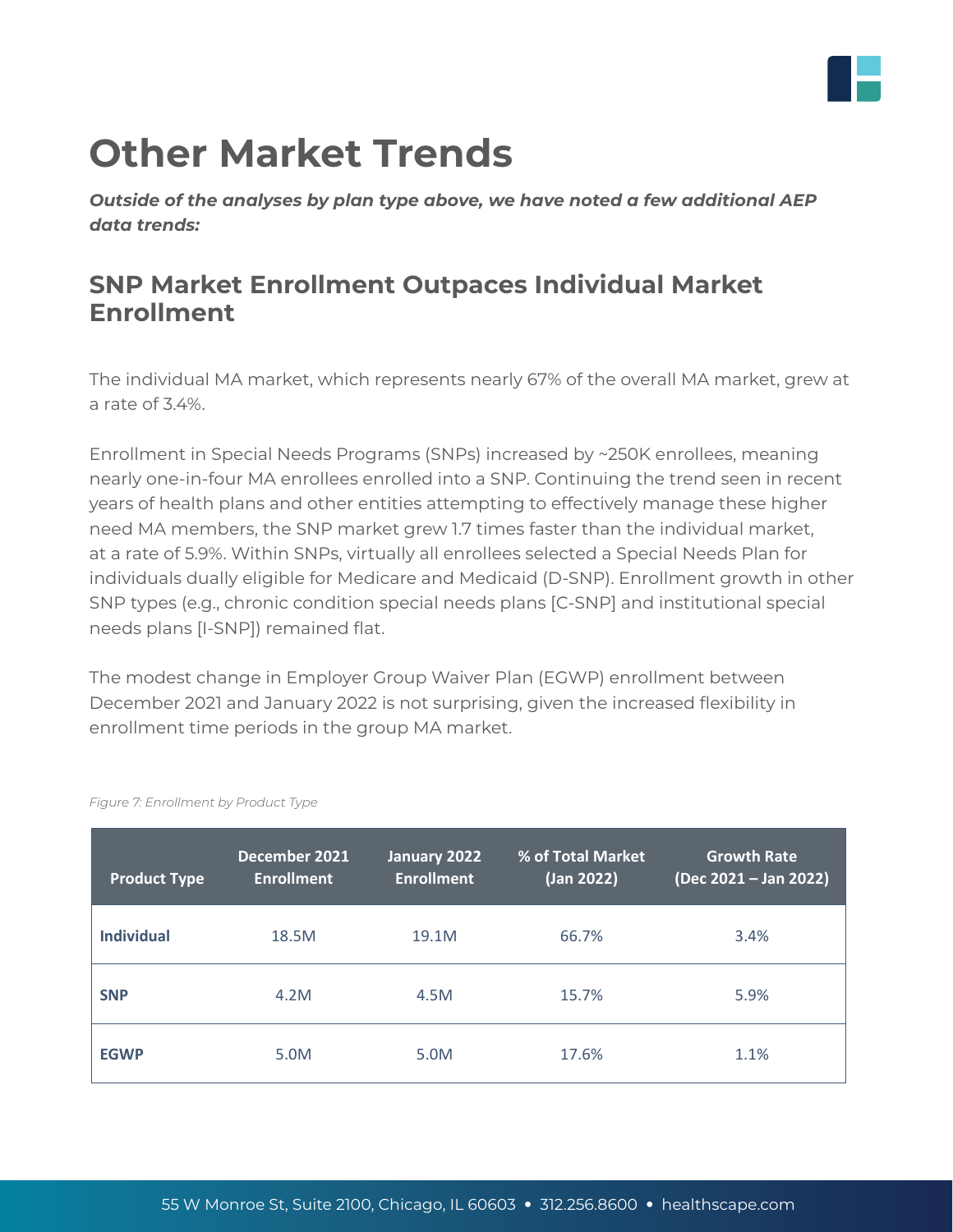# **PPO Plans Capture More Enrollment**



While more than half of MA enrollees – 58% – are in HMO plans, PPO plans are increasingly attractive with nearly two individuals selecting a PPO plan for every one individual choosing an HMO plan. About 2% of the market remains enrolled in other plan types, such as Private Fee-For-Service (PFFS) plans, Medicare Cost plans, Program of All-Inclusive Care for the Elderly (PACE) plans and Medicare Medical Savings Accounts (MSAs).

| <b>Plan Type</b> | December 2021<br><b>Enrollment</b> | January 2022<br><b>Enrollment</b> | % of Total Market<br>(January 2022) | <b>Growth Rate</b><br>(Dec 2021 – Jan 2022) |
|------------------|------------------------------------|-----------------------------------|-------------------------------------|---------------------------------------------|
| <b>HMO</b>       | 16.3M                              | 16.6M                             | 39.4%                               | 2.0%                                        |
| <b>PPO</b>       | 10.7M                              | 11.3M                             | 58.2%                               | 5.8%                                        |
| <b>Other</b>     | 0.7M                               | 0.7M                              | 2.4%                                | $-2.5%$                                     |

#### *Figure 8: Enrollment by Plan Type*

# **Implications For Medicare Advantage Organizations**

These results highlight several strategic and operational implications for health plans that should guide their priorities and areas of focus as plans continue into CY2022 and begin planning for CY2023:

### **You Can't Fill A Bucket With A Hole**

While the focus of AEP is on sales and marketing, health plans are increasingly shifting their focus to retention efforts in order to ensure that they retain their existing members during this highly competitive period. Retention is critical to ensure return on investments for plan efforts in quality, medical cost management and risk score capture. These retention efforts must be customized to unique attributes of membership, including how they purchased their health plan (leading to our next point).

### **Channel Mix Matters**

Health plans are using an increasing number of distribution channels to remain competitive, meet consumers' preferences towards digital, and respond to the COVID-19 crisis. It is critical to understand the implications of each channel not only on sales production but also on downstream impacts such as member satisfaction, medical cost and member engagement. Health plans should conduct a critical analysis of these channels and scenario plan to develop specific strategies to improve channel performance and retention.

*Note on Data Used: HealthScape Advisors analyzed Center for Medicare & Medicaid Services (CMS) Monthly Enrollment by Contract/Plan/State/County (CPSC) files from Report Periods 2021-12 and 2022-01 for this perspective (available [here\)](https://www.cms.gov/Research-Statistics-Data-and-Systems/Statistics-Trends-and-Reports/MCRAdvPartDEnrolData/Monthly-Enrollment-by-Contract-Plan-State-County). The report provides monthly enrollment at the contract, plan, state, county level for all organization types. Please note CMS suppresses enrollment figures in counties where the enrollment for a specific Contract-Plan ID in a particular county is less than 10. Our analysis excludes Medicare Advantage Prescription Drug Plan Enrollment.*